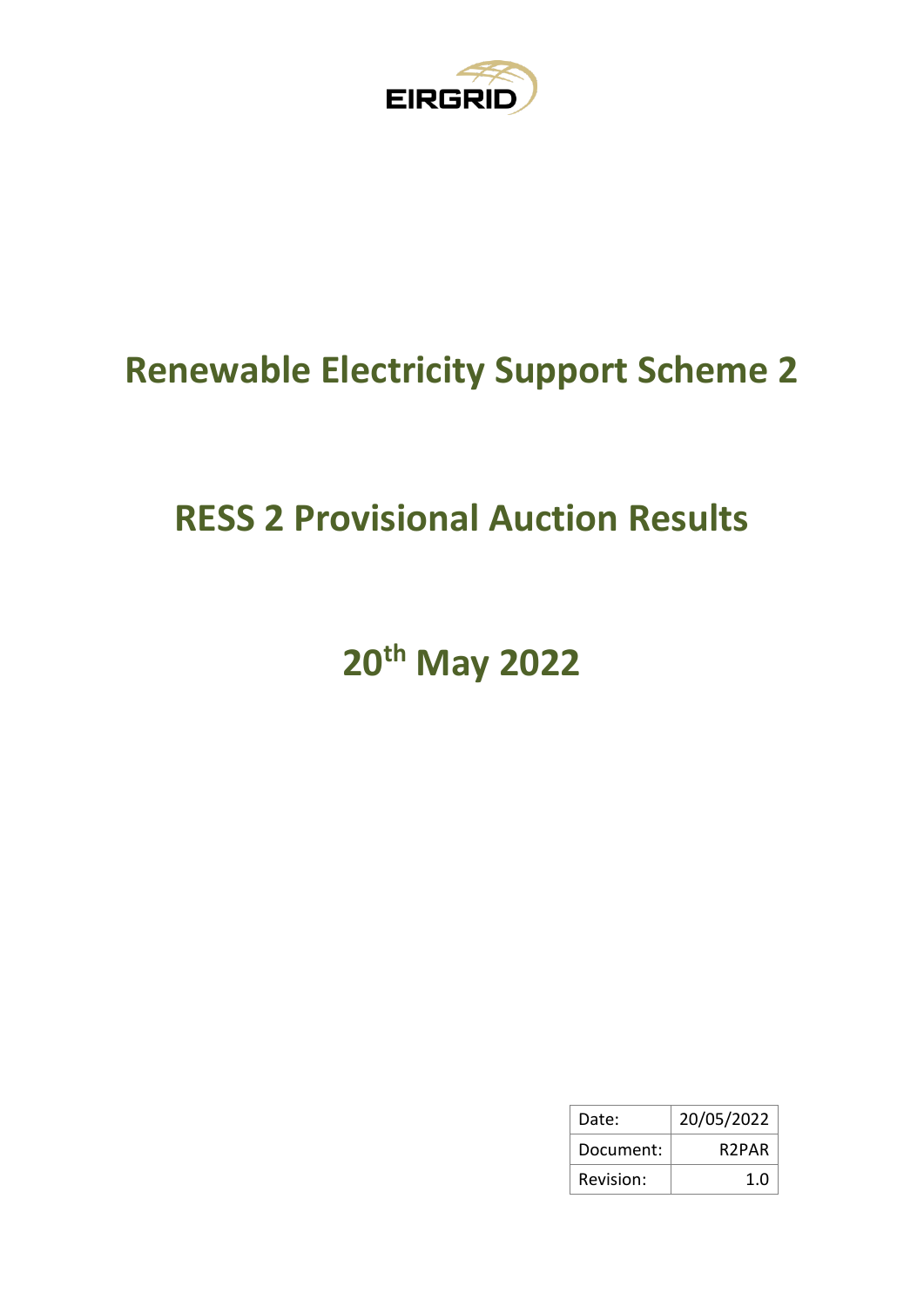

#### Contents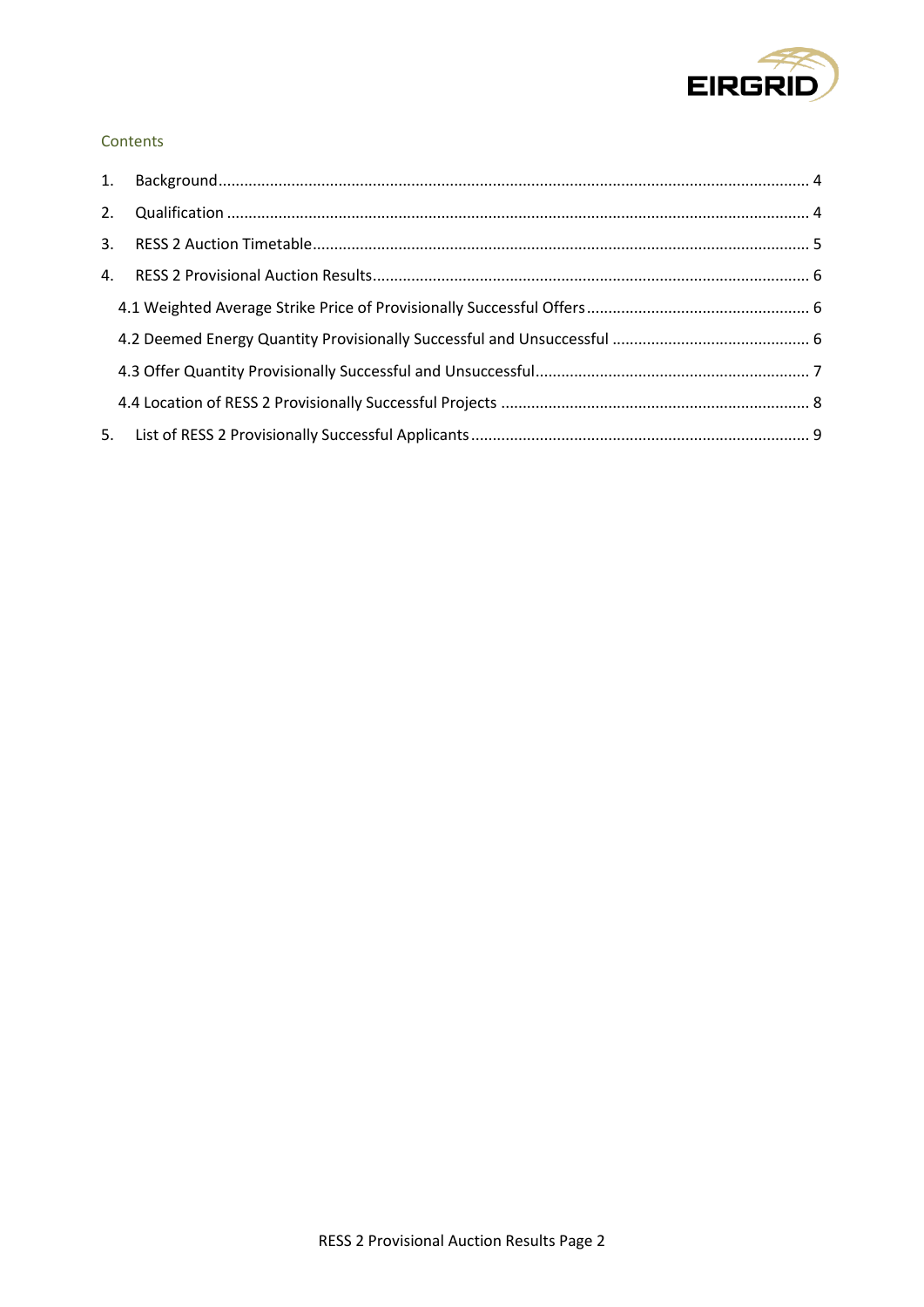

#### **Disclaimer**

EirGrid plc (EirGrid) in its capacity as Transmission System Operator is required by the RESS 2 Terms and Conditions to publish the RESS 2 Provisional Auction Results. This publication discharges that obligation.

Prior to taking business decisions, interested parties should not rely on the information set out in this document as a substitute for obtaining separate and independent advice in relation to the matters covered by this publication. Information in this document does not amount to a recommendation or advice in respect of any possible investment. The use of information contained within this document for any form of decision making is done so at the user's own risk. This document should be read in conjunction with the RESS 2 Terms and Conditions including any amendments to these rules.

Whilst every effort is made to provide information that is useful and care has been taken in the preparation of the information, EirGrid gives no warranties or representations, expressed or implied, of any kind, with respect to the contents of this document, including without limitation, its quality, accuracy and completeness.

EirGrid and their respective advisers, consultants and other contributors to this document (or their respective associated companies, businesses, partners, directors, officers or employees) hereby excludes to the fullest extent permitted by law, all and any liability for any errors, omissions, defects or misrepresentations in the information contained in this document, or for any loss or damage suffered by persons who use or rely on such information (including by reason of negligence, negligent misstatement or otherwise).

#### **Copyright Notice**

Copyright 2022 EirGrid plc. All Rights Reserved. The entire publication is subject to the laws of copyright. No part of this publication may be reproduced or transmitted in any form or by any means, electronic or manual, including photocopying without the prior written permission of EirGrid plc.

The Oval, 160 Shelbourne Road, Ballsbridge, Dublin 4, D04 FW28 Ireland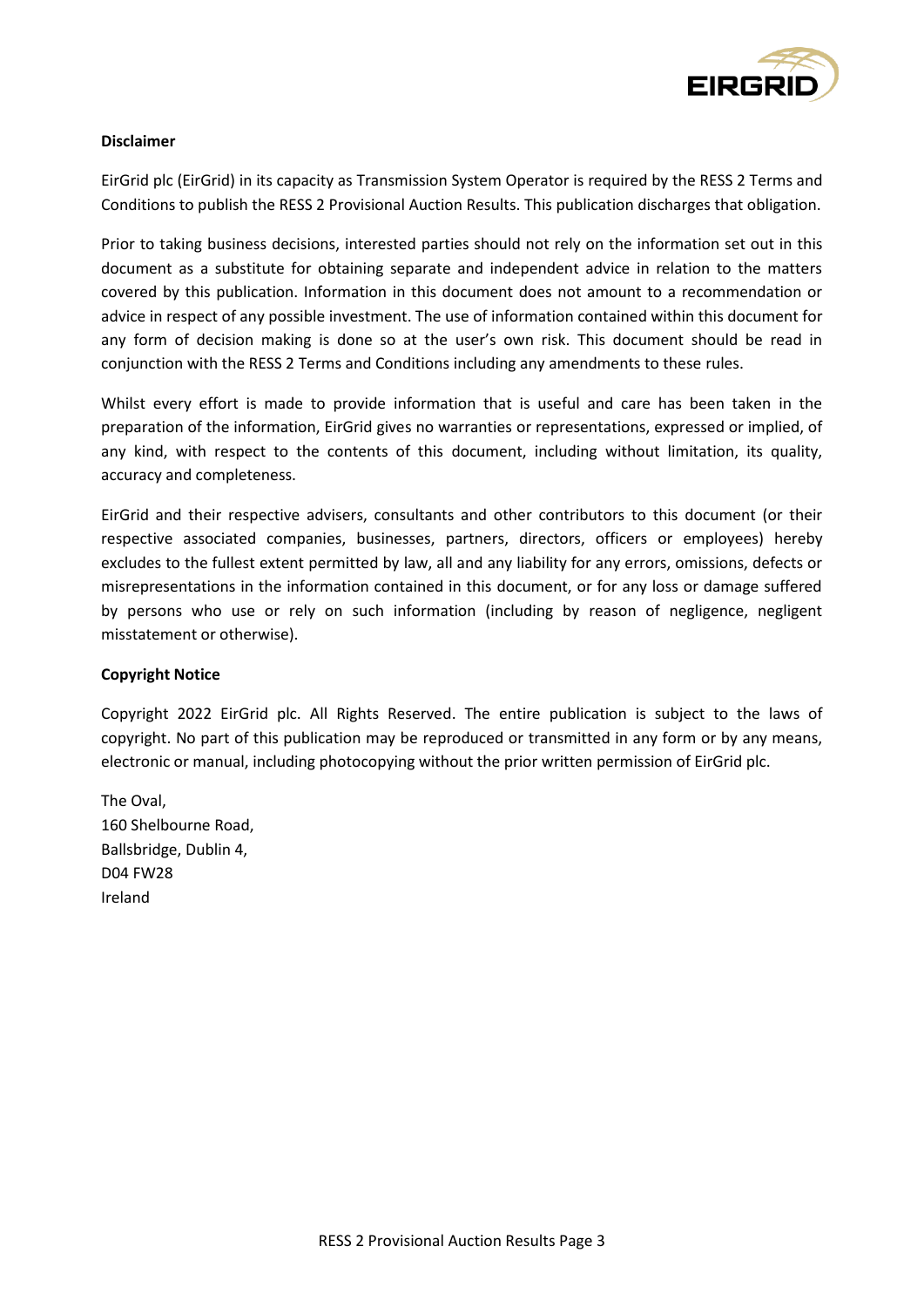

## <span id="page-3-0"></span>**1. Background**

RESS 2 is the second Renewable Electricity Support Scheme by the Government of Ireland and is a pivotal component of the Government's Climate Action Plan. RESS 2 uses a competitive auction process to determine which generators receive support. For projects that are successful in the RESS 2 Auction, this support typically applies for approximately 15 years.

RESS is a pivotal component of the Programme for Government and the [Climate Action Plan 2021](https://www.gov.ie/en/publication/6223e-climate-action-plan-2021/) and is a major step in achieving Ireland's target of at least 80% renewable electricity by 2030. Action Number 106 of the Climate Action Plan 2021 calls on the need to ensure communities benefit from renewable energy projects in RESS through benefit funds and ownership.

The RESS 2 Auction ran as per the RESS 2 [Auction Timetable](http://www.eirgridgroup.com/site-files/library/EirGrid/RESS-2-Auction-Timetable-(R2AT).pdf) following the Auction Submission Closing Date on the 09/05/22. The aim of this document is to publish the Provisional Auction Results determined by EirGrid in respect of the RESS 2 Auction, as set out in Section 9.4.2 (c) of the [RESS 2](https://www.gov.ie/en/publication/7f0bb-renewable-electricity-support-scheme-2-ress-2/?msclkid=bedb6155d04211eca0dba8a1a927b49e) [Terms and Conditions.](https://www.gov.ie/en/publication/7f0bb-renewable-electricity-support-scheme-2-ress-2/?msclkid=bedb6155d04211eca0dba8a1a927b49e)

**The Provisional Auction Results are subject to approval and the reserved rights of the Minister for the Environment, Climate and Communications as set out in Section 10 of the RESS 2 Terms and Conditions.**

### <span id="page-3-1"></span>**2. Qualification**

A total of 153 projects applied to participate in the RESS 2 qualification process. The Final Qualification Results, as approved by the Minister for the Environment, Climate and Communications, qualified 130 projects (including 15 Community Projects) to participate in the RESS 2 Auction. Three projects did not qualify and 20 projects formally withdrew from the process.

The RESS 2 Auction submission window for Offer Prices opened on 29/04/22 at 10:00 and closed on 09/05/22 at 12:00. Of the 130 projects that qualified to participate in the RESS 2 Auction as approved by the Minister, all 130 projects submitted an Offer Price for their project via the RESS Auction Platform before the deadline of 12:00 on 09/05/22.

EirGrid ran the auction on the afternoon of 09/05/22. Of the 130 projects who submitted an Offer Price in respect of the RESS 2 Auction, 80 projects have been provisionally successful in the auction and 50 projects have been provisionally unsuccessful in the auction.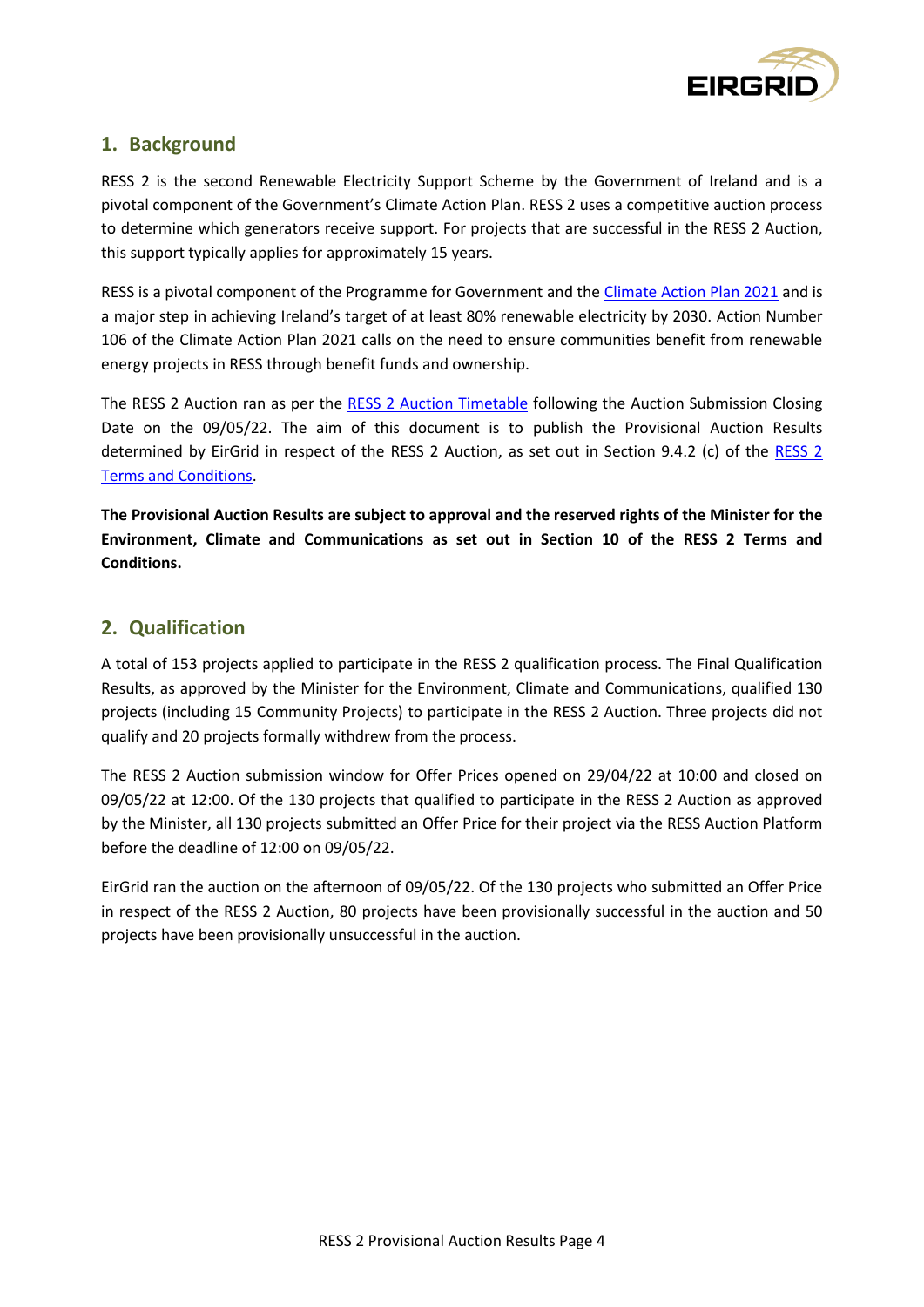

## <span id="page-4-0"></span>**3. RESS 2 Auction Timetable**

Table 1 sets out dates for the main milestones of the RESS 2 Auction in accordance with the RESS 2 Terms and Conditions. The publication of this report represents the completion of the Provisional Auction Results milestone.

| Process <sup>1</sup> | Date & Time<br>Event                                   |                            | <b>Status</b> |
|----------------------|--------------------------------------------------------|----------------------------|---------------|
| <b>Info</b>          | <b>Publish RESS 2 Auction Timetable</b>                | Fri 29 October 2021 17:00  | Complete      |
| <b>Info</b>          | <b>Qualification Information Pack Publication Date</b> | Tue 23 November 2021 10:00 | Complete      |
| Qualification        | <b>Qualification Application Opening Date</b>          | Tue 7 December 2021 10:00  | Complete      |
| Qualification        | <b>Qualification Application Closing Date</b>          | Thu 13 January 2022 17:00  | Complete      |
| <b>Qualification</b> | <b>Bid Bond Posting Date</b>                           | Thu 13 January 2022 17:00  | Complete      |
| Qualification        | <b>Provisional Qualification Decision date</b>         | Fri 4 March 2022 17:00     | Complete      |
| Qualification        | Application for Review Closing Date                    | Tue 8 March 2022 17:00     | Complete      |
| Qualification        | <b>Final Withdrawal Date</b>                           | Tue 22 March 2022 17:00    | Complete      |
| Qualification        | Application for Review Decision Date                   | Tue 22 March 2022 17:00    | Complete      |
| Qualification        | <b>Qualification Decisions Submission Date</b>         | Tue 29 March 2022 17:00    | Complete      |
| Qualification        | Notice of Dissatisfaction by Participants Date         | Tue 29 March 2022 17:00    | Complete      |
| Qualification        | <b>Final Qualification Decisions Date</b>              | Thu 14 April 2022 17:00    | Complete      |
| <b>Auction</b>       | <b>Auction Information Pack Publication Date</b>       | Mon 25 April 2022 17:00    | Complete      |
| <b>Auction</b>       | <b>Auction Submission Opening Date</b>                 | Fri 29 April 2022 10:00    | Complete      |
| <b>Auction</b>       | <b>Auction Submission Deadline Date</b>                | Mon 9 May 2022 12:00       | Complete      |
| <b>Auction</b>       | <b>Auction Completion Date</b>                         | Tue 10 May 2022 17:00      | Complete      |
| <b>Auction</b>       | <b>Provisional Auction Results Date</b>                | Fri 20 May 2022 17:00      | Complete      |
| <b>Auction</b>       | Notice of Dissatisfaction by Participants Date         | Tue 24 May 2022 17:00      |               |
| <b>Post Auction</b>  | <b>Final Auction Results Date</b>                      | Wed 15 June 2022 17:00     |               |
| <b>Post Auction</b>  | Notice of Award Date                                   | Wed 22 June 2022 17:00     |               |

**Table 1** RESS 2 Auction Timetable

<sup>1</sup> Details of Processes are included in the Qualification and Auction Information Packs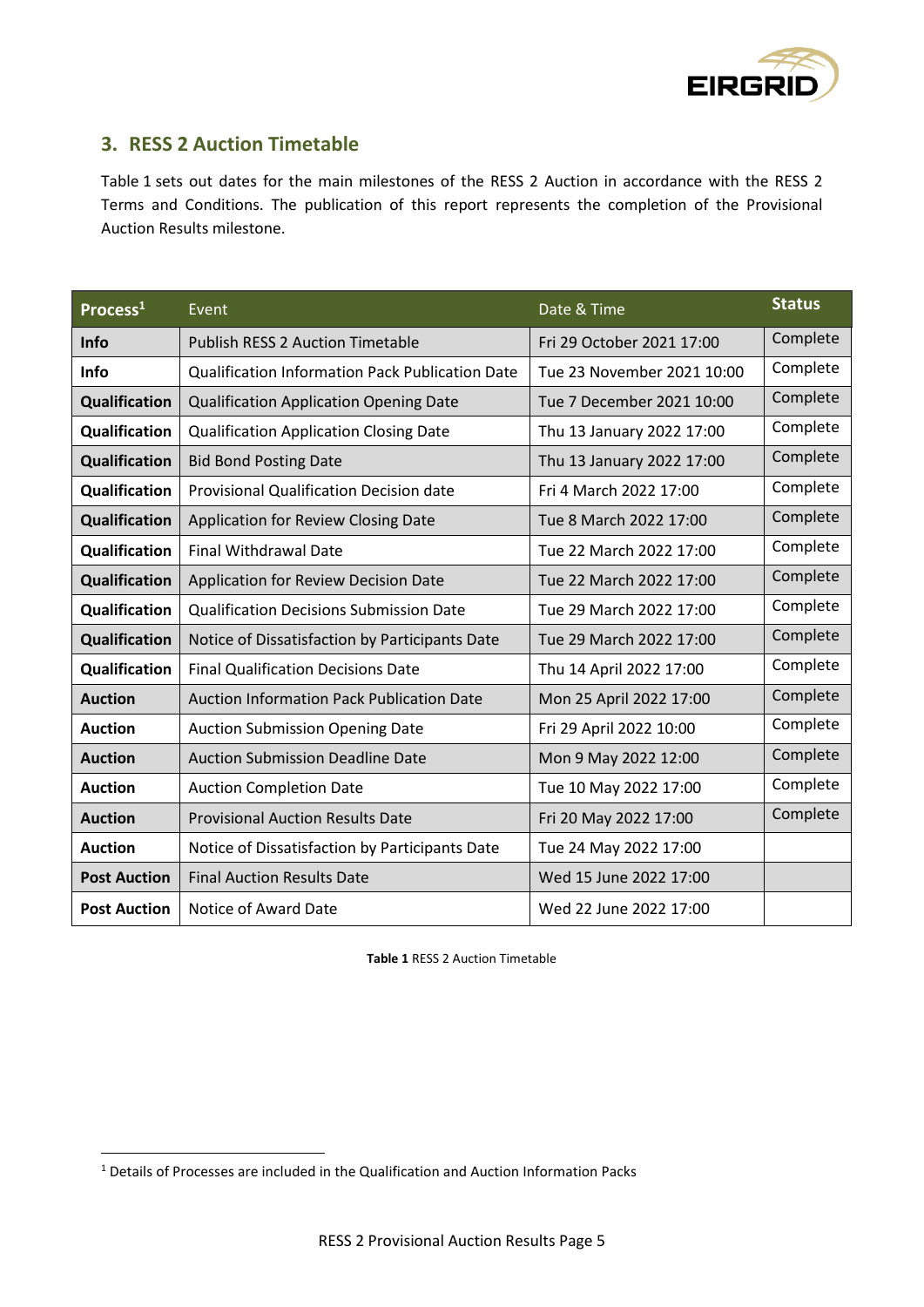

## <span id="page-5-0"></span>**4. RESS 2 Provisional Auction Results**

#### <span id="page-5-1"></span>**4.1 Weighted Average Strike Price of Provisionally Successful Offer[s](#page-5-3)**

[Table](#page-5-3) 2 contains the Deemed Energy Quantity (DEQ) GWh-weighted average Strike Price<sup>2</sup> of the provisionally Successful Applicants for each Preference Category.

|                      | <b>Community</b> | <b>All Projects</b> |
|----------------------|------------------|---------------------|
| <b>Average Price</b> | €116.41/MWh      | €97.87/MWh          |

**Table 2** DEQ GWh Weighted Average Offer Price of Successful Offers

#### <span id="page-5-3"></span><span id="page-5-2"></span>**4.2 Deemed Energy Quantity Provisionally Successful and Unsuccessful**

A total Deemed Energy Quantity of 2,747.89 GWh was provisionally successful and a total Deemed Energy Quantity of 1,024.482 GWh was not successful. [Figure 1](#page-5-4) shows the Total Deemed Energy Quantity (GWh) Successful and Unsuccessful by Eligible Technology.



**Figure 1** Deemed Energy Quantity Provisionally Successful and Unsuccessful by Eligible Technology

<span id="page-5-4"></span><sup>2</sup> The GWh-weighted average price for a preference category is based on all the successful quantites in that preference category.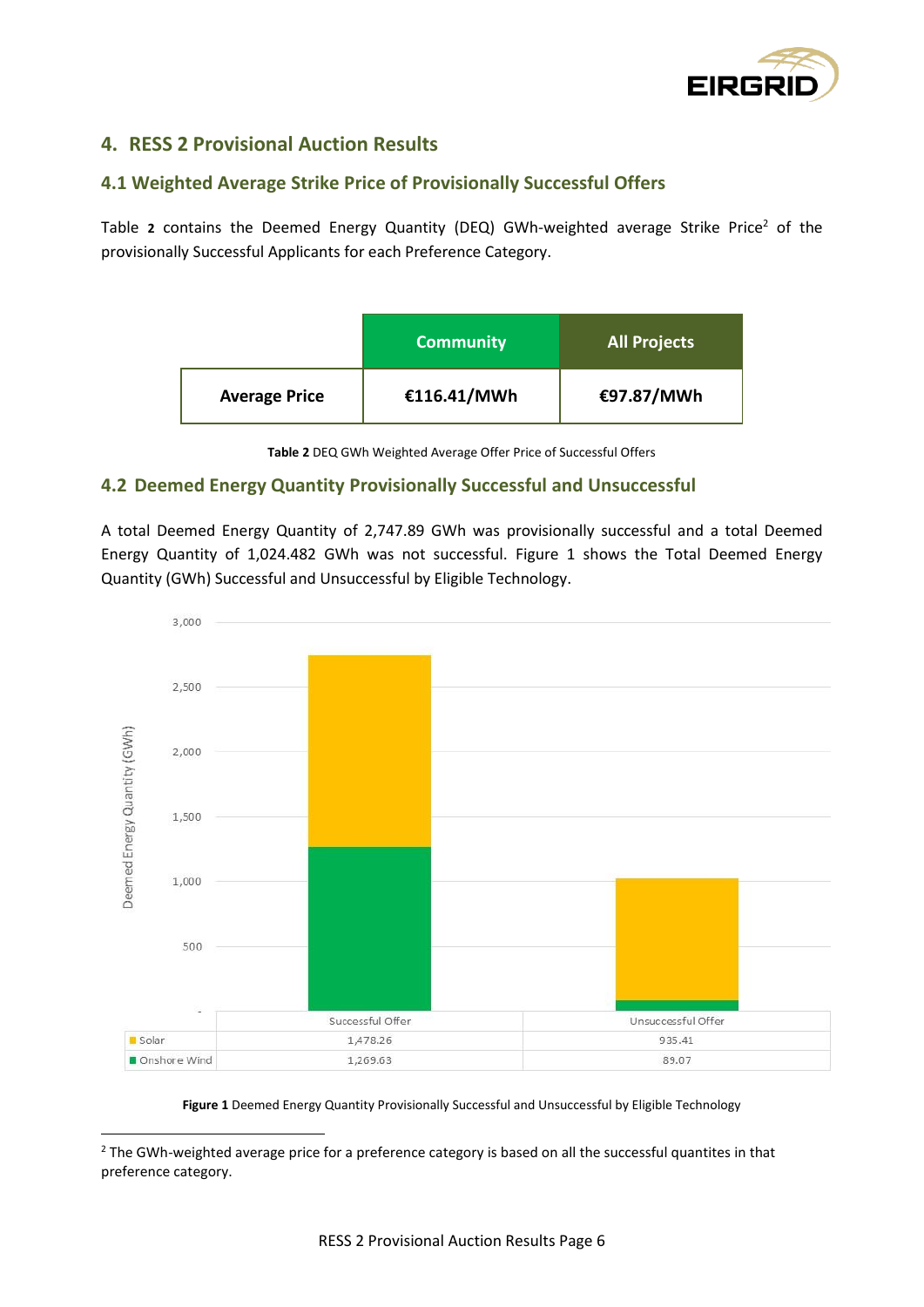

### <span id="page-6-0"></span>**4.3 Offer Quantity Provisionally Successful and Unsuccessful**

In Offer Quantity (MW) terms, this represents a total of 1,948.201 MW that was successful and a total of 999.80 MW that was not successful. [Figure 2](#page-6-1) shows the total Offer Quantity provisionally Successful and Unsuccessful by Eligible Technology.



<span id="page-6-1"></span>**Figure 2** Offer Quantity Provisionally Successful and Unsuccessful by Eligible Technology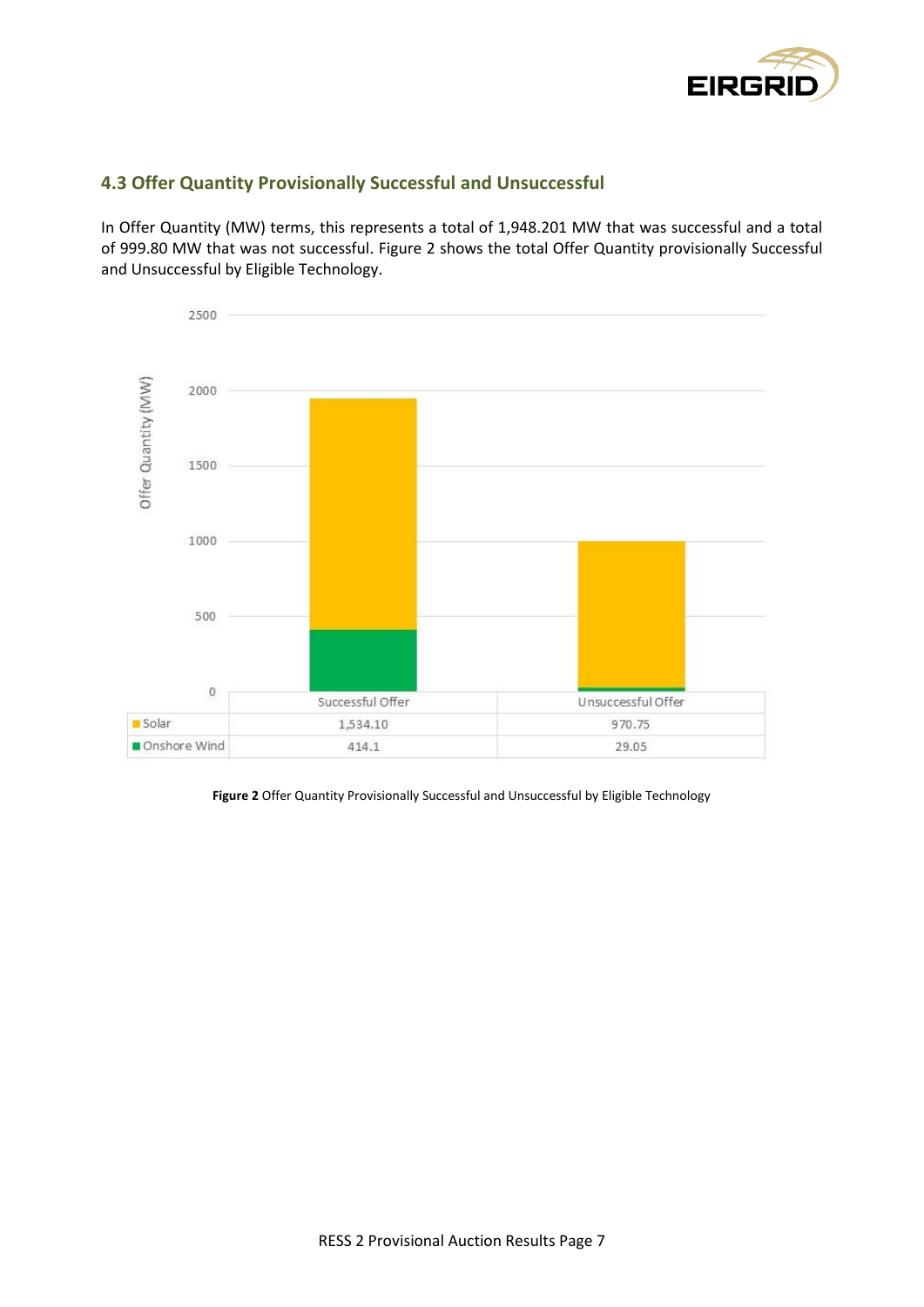

### <span id="page-7-0"></span>**4.4 Location of RESS 2 Provisionally Successful Projects**



Figure 3 shows the location of each provisionally Successful Project by Eligible Technology.

**Figure 3** Location of RESS 2 Provisionally Successful Projects by Eligible Technology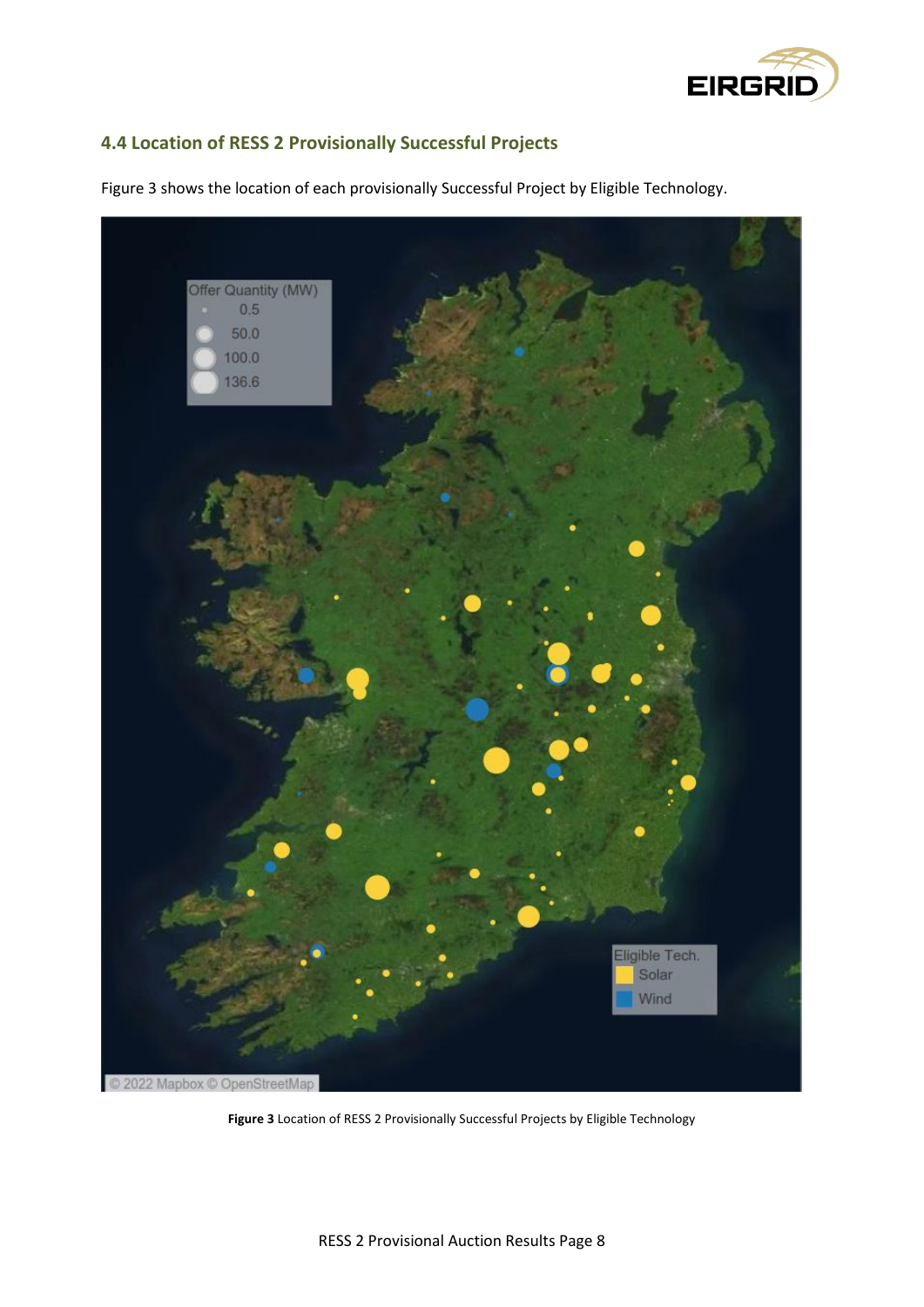

## **5. List of RESS 2 Provisionally Successful Applicants**

#### Details of the provisionally Successful Applicants are listed i[n](#page-11-0)

#### **[Table 3](#page-11-0)** below.

<span id="page-8-0"></span>

| <b>Application</b><br><b>Reference</b> | <b>Successful Applicant</b>        | <b>Successful Project</b>      | <b>Offer Quantity</b><br>(MW) | <b>Eligible Technology</b> |
|----------------------------------------|------------------------------------|--------------------------------|-------------------------------|----------------------------|
| <b>RESS 2-0003</b>                     | Amarenco Solar Beal Na Mblath Ltd. | Currabeha                      | 4.95                          | Solar                      |
| <b>RESS 2-0005</b>                     | Amarenco Solar Clonakilty LTD.     | <b>Beanhill South</b>          | 4.95                          | Solar                      |
| <b>RESS 2-0010</b>                     | Amarenco Solar Kilcannon Ltd.      | Kilcannon                      | 4.95                          | Solar                      |
| <b>RESS 2-0023</b>                     | Blue Pine Solar 03 Ltd             | Cooltubbrid West Solar Farm    | 4                             | Solar                      |
| <b>RESS 2-0024</b>                     | Blue Pine Solar 06 LTD.            | Keatingstown Solar Farm        | 6                             | Solar                      |
| <b>RESS 2-0031</b>                     | <b>BNRG Kerdiffstown Limited</b>   | Kerdiffstown PV                | 4                             | Solar                      |
| <b>RESS 2-0032</b>                     | <b>BNRG Dunmurry Limited</b>       | Dunmurry Springs Solar         | 12                            | Solar                      |
| <b>RESS 2-0041</b>                     | Castlecomer Solar DAC              | Loan PV                        | 4.99                          | Solar                      |
| <b>RESS 2-0042</b>                     | Cearth LTD.                        | Dooleeg More Wind Farm         | 1.3                           | Onshore Wind               |
| <b>RESS 2-0045</b>                     | Carhoo Wind Ltd                    | Carhoo Wind                    | 0.5                           | Onshore Wind               |
| <b>RESS 2-0046</b>                     | ESB Solar (Ireland) LTD.           | <b>Ballyenaghty Solar Park</b> | 9.9                           | Solar                      |
| <b>RESS 2-0050</b>                     | Kilnaglory Solar Farm Limited      | Kilnaglory Solar Farm          | 9.5                           | Solar                      |
| <b>RESS 2-0053</b>                     | Cluide Energy LTD.                 | Cluide Solar                   | 4                             | Solar                      |
| <b>RESS 2-0073</b>                     | Dysart Solar DAC                   | Dysart Solar Farm              | 17.5                          | Solar                      |
| <b>RESS 2-0075</b>                     | <b>EEPV4 Limited</b>               | Parksgrove                     | 35                            | Solar                      |
| <b>RESS 2-0076</b>                     | <b>EEPV5 Limited</b>               | Taghadoe Solar Farm            | 25                            | Solar                      |
| <b>RESS 2-0078</b>                     | EEPV3 Limited                      | Liss Solar Farm                | 4                             | Solar                      |
| <b>RESS 2-0080</b>                     | Blue Pine Solar 01 Limited         | Shanderry Solar Farm           | 4                             | Solar                      |
| <b>RESS 2-0082</b>                     | EEPV10 Limited                     | Muinagh Solar                  | 5.8                           | Solar                      |
| <b>RESS 2-0083</b>                     | EEPV2 Limited                      | Lisnageeragh Solar Farm        | 4                             | Solar                      |
| <b>RESS 2-0088</b>                     | Blue Pine Solar 08 Limited         | <b>Bodenstown Solar Farm</b>   | 4                             | Solar                      |
| <b>RESS 2-0101</b>                     | Creevy Solar Farm DAC              | Creevy Solar Farm              | 4                             | Solar                      |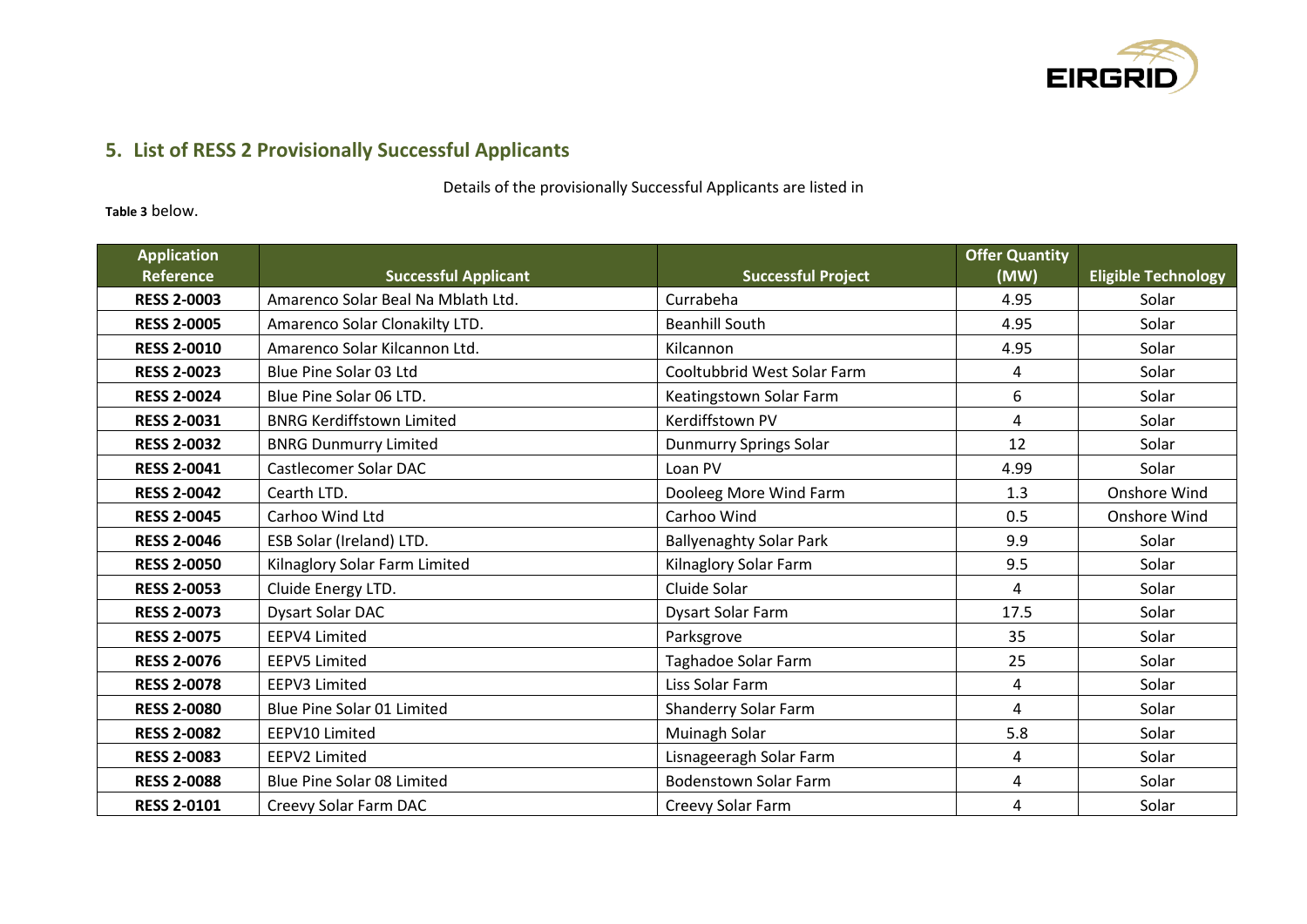

| <b>Application</b> |                                             |                                      | <b>Offer Quantity</b> |                            |
|--------------------|---------------------------------------------|--------------------------------------|-----------------------|----------------------------|
| Reference          | <b>Successful Applicant</b>                 | <b>Successful Project</b>            | (MW)                  | <b>Eligible Technology</b> |
| <b>RESS 2-0104</b> | Green Wind Energy (Wexford) LTD.            | <b>Yellow River Wind Farm</b>        | 104.4                 | Onshore Wind               |
| <b>RESS 2-0109</b> | Harmony Solar Longford LTD.                 | <b>Middleton Solar</b>               | 56.6                  | Solar                      |
| <b>RESS 2-0111</b> | Joriclo Limited                             | Gaskinstown Solar Farm               | 80                    | Solar                      |
| <b>RESS 2-0112</b> | <b>Clonswees Limited</b>                    | North Arklow Solar & Battery         | 47.11                 | Solar                      |
| <b>RESS 2-0114</b> | <b>Clashganny Community Solar Ltd</b>       | Clashganny South Solar Farm          | 4.99                  | Solar                      |
| <b>RESS 2-0115</b> | Amberhill Community Solar Ltd               | Amberhill Solar Farm                 | 3.5                   | Solar                      |
| <b>RESS 2-0130</b> | <b>Glenoge Community Solar Ltd</b>          | <b>Glenoge Community Solar Farm</b>  | 4.99                  | Solar                      |
| <b>RESS 2-0131</b> | Coolnagloose Community Solar Ltd            | Coolnagloose Community Solar Farm    | $\mathbf{1}$          | Solar                      |
| <b>RESS 2-0132</b> | <b>Barnland Community Solar Ltd</b>         | <b>Barnland Community Solar Farm</b> | 0.65                  | Solar                      |
| <b>RESS 2-0142</b> | East Laois Solar Farm Limited               | Loughteague Solar                    | 80                    | Solar                      |
| <b>RESS 2-0147</b> | <b>Mainscourt Solar DAC</b>                 | <b>Mainscourt Solar Farm</b>         | 39.99                 | Solar                      |
| <b>RESS 2-0154</b> | Mid Clare Renewable Energy DAC              | Gortaheera CM2 Wind Farm             | 3                     | Onshore Wind               |
| <b>RESS 2-0156</b> | Natkhas LTD.                                | Rathnaskilloge Solar                 | 95                    | Solar                      |
| <b>RESS 2-0159</b> | <b>Tullyhaw Wind Limtied</b>                | <b>Tullyhaw Wind</b>                 | 3.35                  | Onshore Wind               |
| <b>RESS 2-0167</b> | Pinewood Wind LTD                           | Pinewoods Wind Farm                  | 44                    | Onshore Wind               |
| <b>RESS 2-0180</b> | <b>Rhothirees Ltd</b>                       | Clonin North Solar Farm              | 47                    | Solar                      |
| <b>RESS 2-0182</b> | Shantallow Solar Farm LTD.                  | Shantallow Solar                     | 35                    | Solar                      |
| <b>RESS 2-0188</b> | Solar Sense SPV 3 Limited                   | Thomastown Road Solar                | $\overline{4}$        | Solar                      |
| <b>RESS 2-0189</b> | Solar Sense SPV 1 Limited                   | Carrick Solar                        | 5.8                   | Solar                      |
| <b>RESS 2-0190</b> | Solar Sense SPV 2 Limited                   | Farranlahassery Solar                | $\overline{4}$        | Solar                      |
| <b>RESS 2-0191</b> | Solas Eireann 7 Limited                     | Ballinknockane Solar Farm            | 50                    | Solar                      |
| <b>RESS 2-0212</b> | The Dell Solar DAC                          | The Dell Solar Farm                  | 20                    | Solar                      |
| <b>RESS 2-0214</b> | Tullamore Solar Farm LTD.                   | Drombeg Solar Park                   | 50                    | Solar                      |
| <b>RESS 2-0216</b> | Western Power Developments Ltd              | Knockranny Wind Farm                 | 47.3                  | Onshore Wind               |
| <b>RESS 2-0226</b> | Cearth LTD.                                 | Dooleeg More Wind Farm Extension     | 1.2                   | Onshore Wind               |
| <b>RESS 2-0228</b> | Claremorris & Western District Energy Co-op | Claremorris 2 Solar Farm             | 4.211                 | Solar                      |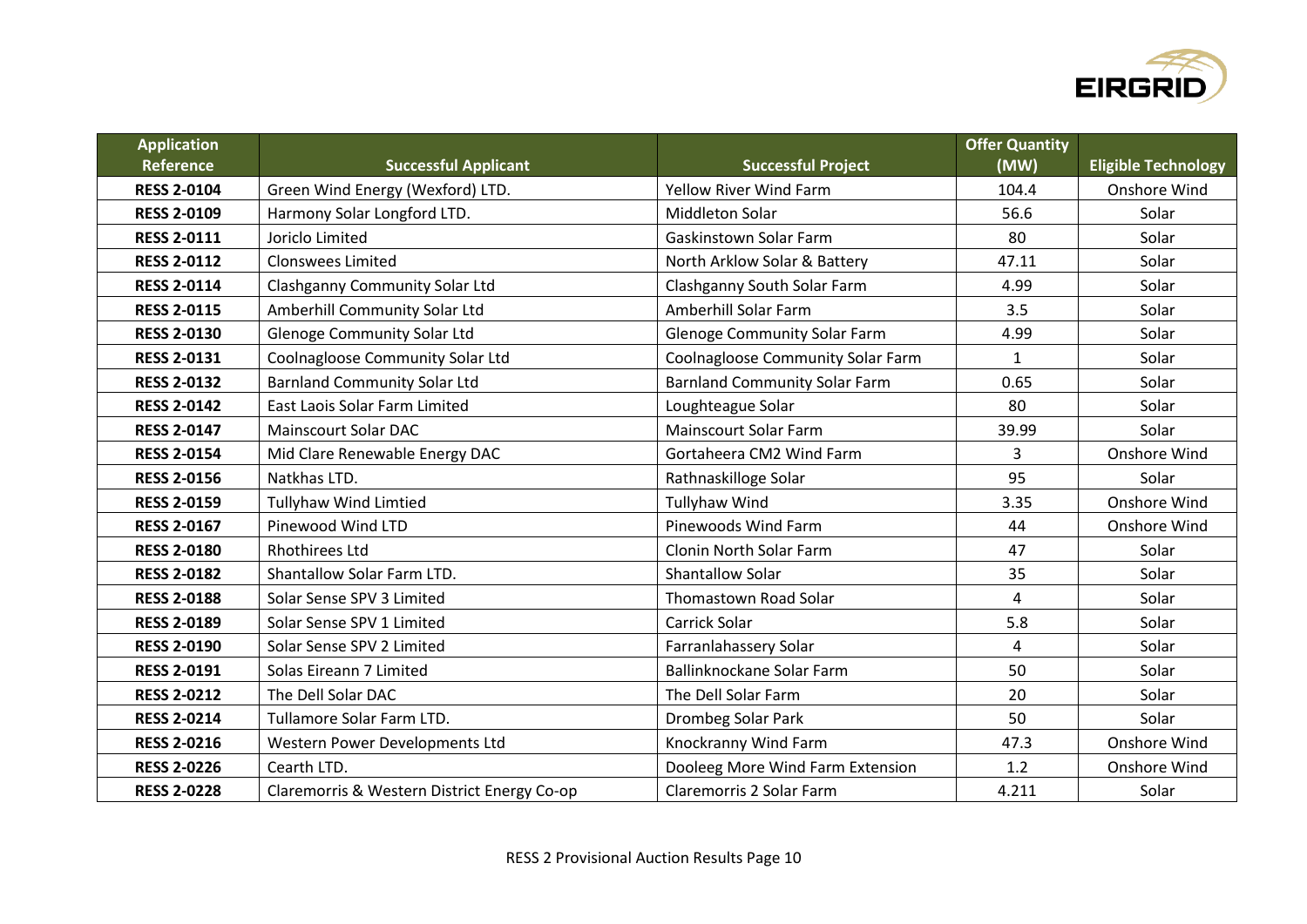

| <b>Application</b> |                                             |                                       | <b>Offer Quantity</b> |                            |
|--------------------|---------------------------------------------|---------------------------------------|-----------------------|----------------------------|
| Reference          | <b>Successful Applicant</b>                 | <b>Successful Project</b>             | (MW)                  | <b>Eligible Technology</b> |
| <b>RESS 2-0231</b> | Clogheravaddy Wind Farm LTD.                | Clogheravaddy Wind Farm               | 3.6                   | Onshore Wind               |
| <b>RESS 2-0233</b> | <b>Clonfad Solar LTD.</b>                   | <b>Clonfad Solar</b>                  | 100                   | Solar                      |
| <b>RESS 2-0234</b> | Ballyspillane West Solar Farm Ltd           | Ballyspillane West Solar Farm         | 9.5                   | Solar                      |
| <b>RESS 2-0236</b> | Hazelboro Ltd t/a Strategic Power Monvallet | Monvallet Hybrid Solar & Battery Farm | 50                    | Solar                      |
| <b>RESS 2-0241</b> | Derrinlough Wind Farm DAC                   | Derrinlough Wind Farm                 | 105                   | Onshore Wind               |
| <b>RESS 2-0245</b> | <b>BNRG Ballyduff Limited</b>               | <b>Ballyduff PV</b>                   | $\overline{7}$        | Solar                      |
| <b>RESS 2-0246</b> | <b>BNRG Finnis Limited</b>                  | <b>Finnis PV</b>                      | 9.4                   | Solar                      |
| <b>RESS 2-0247</b> | Solas Eireann 2 Limited                     | Threecastles                          | 15                    | Solar                      |
| <b>RESS 2-0249</b> | Tullynamoyle Wind Farm 5 Limited            | Tullynamoyle Wind Farm 5              | 16.35                 | Onshore Wind               |
| <b>RESS 2-0251</b> | Amarenco Solar Rathcormac Ltd               | <b>Farran South</b>                   | 15                    | Solar                      |
| <b>RESS 2-0252</b> | Amarenco Solar Carrigaline Ltd.             | Leacht Cross Phase 2                  | 5                     | Solar                      |
| <b>RESS 2-0254</b> | Monaraha Solar farm Ltd                     | Ballymacadam Solar PV Farm            | 19                    | Solar                      |
| <b>RESS 2-0266</b> | <b>EEPV6 Limited</b>                        | <b>Ballinalard Solar Farm</b>         | 4                     | Solar                      |
| <b>RESS 2-0267</b> | EEPV11 Limited                              | Rathleg Solar Farm                    | 4                     | Solar                      |
| <b>RESS 2-0268</b> | EEPV12 Limited                              | Marlinstown Solar farm                | 4                     | Solar                      |
| <b>RESS 2-0269</b> | EEPV15 Limited                              | Tullynally Estate Solar farm          | 4                     | Solar                      |
| <b>RESS 2-0270</b> | Blue Pine Solar 02 Limited                  | Kilkeelan 1 & 2 Solar Farm            | 5.35                  | Solar                      |
| <b>RESS 2-0277</b> | <b>Bullstown Solar Ltd</b>                  | <b>Bullstown Solar</b>                | 8.42                  | Solar                      |
| <b>RESS 2-0285</b> | <b>Sundew Solar DAC</b>                     | Timahoe North Solar Farm Phase 1      | 70                    | Solar                      |
| <b>RESS 2-0287</b> | Templederry Renewable Energy Supply LTD.    | Lisbrien Solar Farm                   | 4                     | Solar                      |
| <b>RESS 2-0288</b> | Soleire Renewables SPV Limited              | <b>Ballyroe Solar</b>                 | 120                   | Solar                      |
| <b>RESS 2-0289</b> | Soleire Renewables SPV Alpha 2 Limited      | Erkina Solar Park Extension           | 70                    | Solar                      |
| <b>RESS 2-0290</b> | Soleire Renewables SPV Alpha 2 Limited      | Erkina Solar Park                     | 66.56                 | Solar                      |
| <b>RESS 2-0296</b> | Lettergull Wind Farm Ltd                    | Lettergull Wind Farm                  | 16.8                  | Onshore Wind               |
| <b>RESS 2-0297</b> | <b>Midas Energy Limited</b>                 | <b>Coumaclovane Solar Extension</b>   | 7                     | Solar                      |
| <b>RESS 2-0298</b> | <b>Stacks Mountain Windfarm Limited</b>     | <b>Stacks Mountain Windfarm</b>       | 25.3                  | Onshore Wind               |